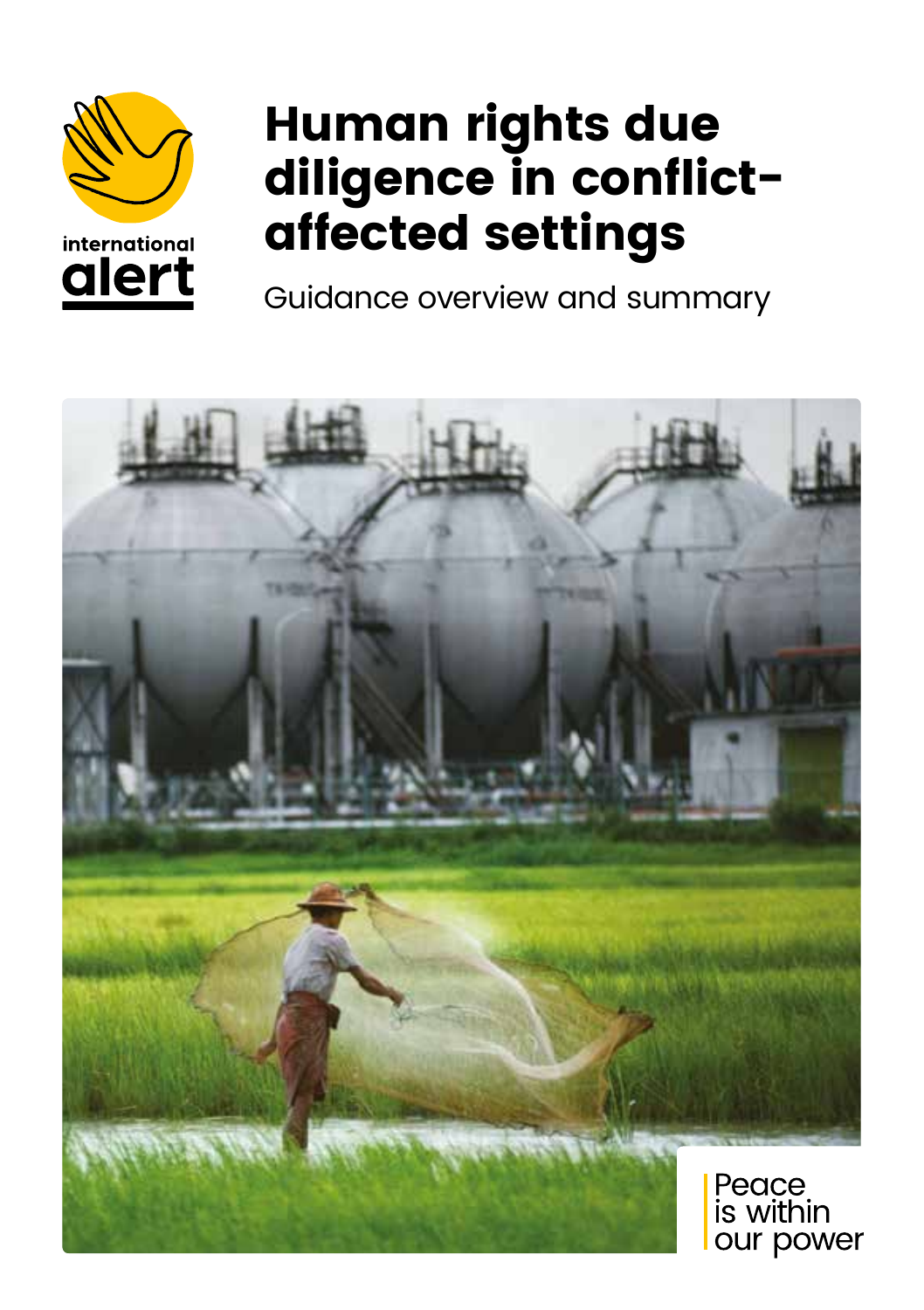### About International Alert

International Alert has been working for 30 years with people directly affected by conflict to find peaceful solutions. We build a more peaceful world by collaborating with people from across divides to resolve the root causes of conflict, because everyone can play a part in building peace, every day.

We work alongside local communities, partners, businesses and policy-makers to turn our in-depth research and analysis into practical solutions and action on the ground. And we bring together people from the grassroots to the policy level to inspire and amplify the voice of peace, because it is only together that we can achieve change.

### www.international-alert.org

#### **© International Alert 2016**

All rights reserved. No part of this publication may be reproduced, stored in a retrieval system or transmitted in any form or by any means, electronic, mechanical, photocopying, recording or otherwise, without full attribution.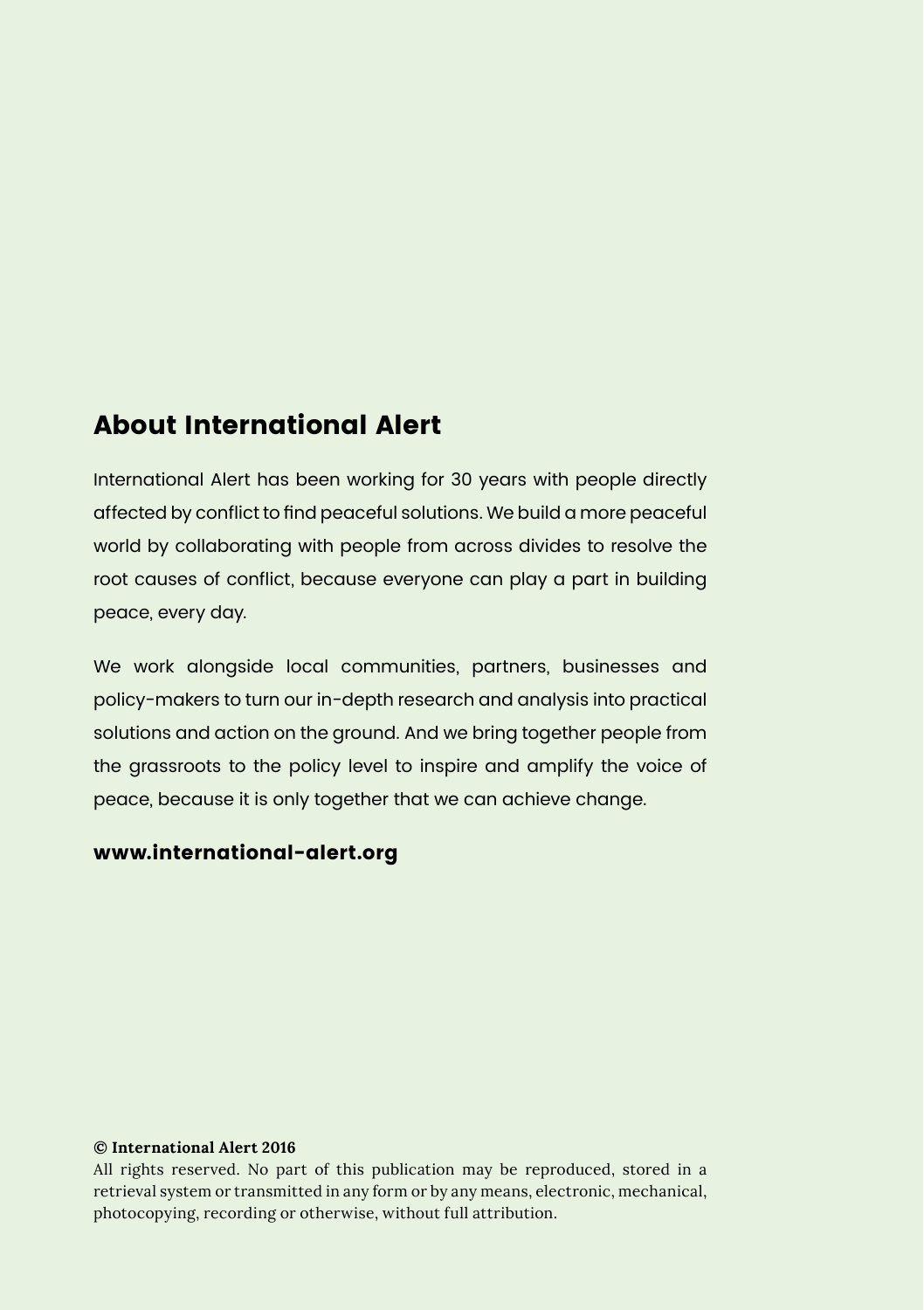

# Human rights due diligence in conflictaffected settings

Guidance overview and summary

November 2016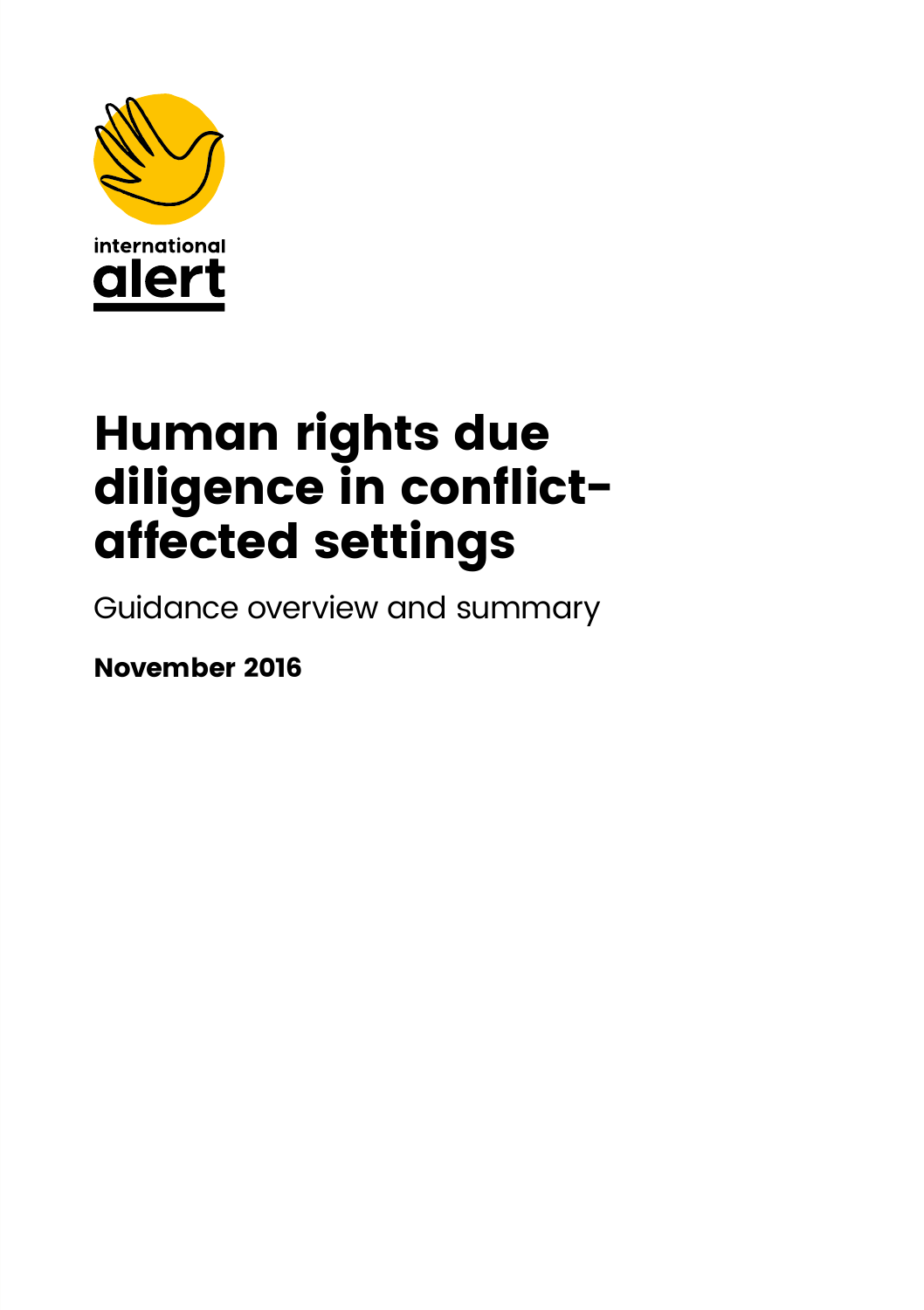## **Contents**

| <b>Executive summary</b>                                                                            | 3            |
|-----------------------------------------------------------------------------------------------------|--------------|
| <b>Introduction</b>                                                                                 | 4            |
| Main elements of the guidance                                                                       | 6            |
| Designing human rights due diligence for conflict-affected<br>settings                              | 7            |
| Identifying and assessing conflict and human rights risks and<br>impacts                            | 8            |
| How to conduct a Conflict and Human Rights Impact Assessment                                        | 8            |
| When to use the Conflict and Human Rights Impact<br>Assessment tool                                 | 9            |
| Case study: How a conflict analysis brings to light different or<br>additional human rights impacts | 10           |
| Assessing and prioritising impacts                                                                  | $\mathbf{1}$ |
| Acting upon, tracking and communicating findings                                                    | 11           |
| Other areas covered in the guidance                                                                 |              |
| <b>Next steps</b>                                                                                   |              |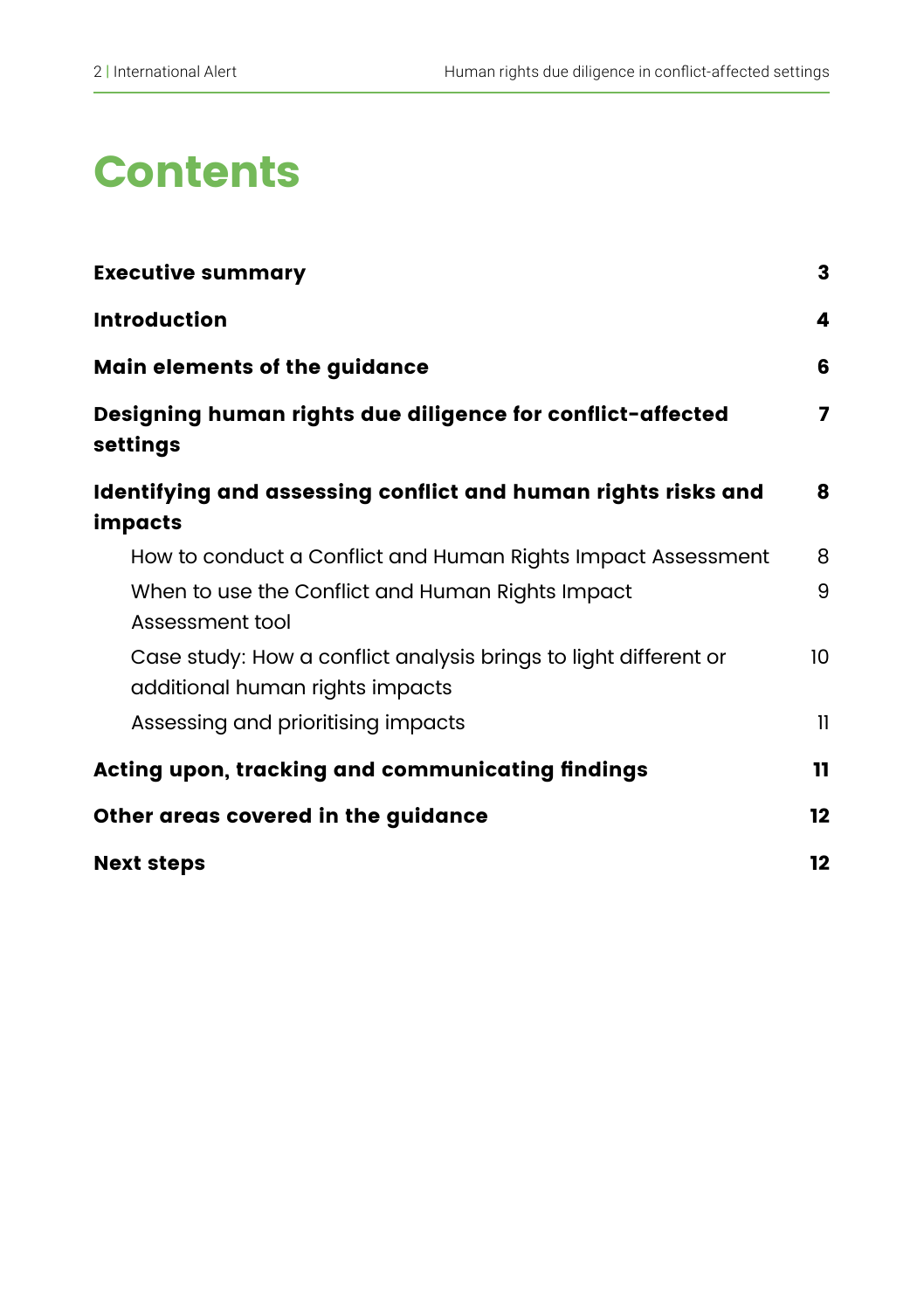## Executive summary

Since International Alert published its *Conflict-sensitive business practice* in 2005, the field of business and human rights has emerged as a highly influential area of theory and practice. However, while there has been substantial uptake of the United Nations Guiding Principles on Business and Human Rights (UNGPs), particularly around company efforts to undertake more rigorous human rights due diligence, there is little available guidance on what this means for companies operating in conflict-affected settings (CAS).

This is significant, because in CAS the likelihood and severity of human rights violations is considerably higher, and the most vulnerable members of society are likely to disproportionately experience more negative impacts and be less resilient to external shocks. In these complex and volatile environments, thorough and robust human rights due diligence is all the more important, since companies cannot rely on standard approaches.

Given these considerations, International Alert's guidance on *Human rights due diligence in conflict-affected settings* addresses the question of how companies can ensure respect for human rights in their operations without exacerbating or generating conflicts, by providing recommendations, considerations, case studies and tools to help companies integrate conflict sensitivity into the human rights due diligence process. This document provides a summary of the guidance.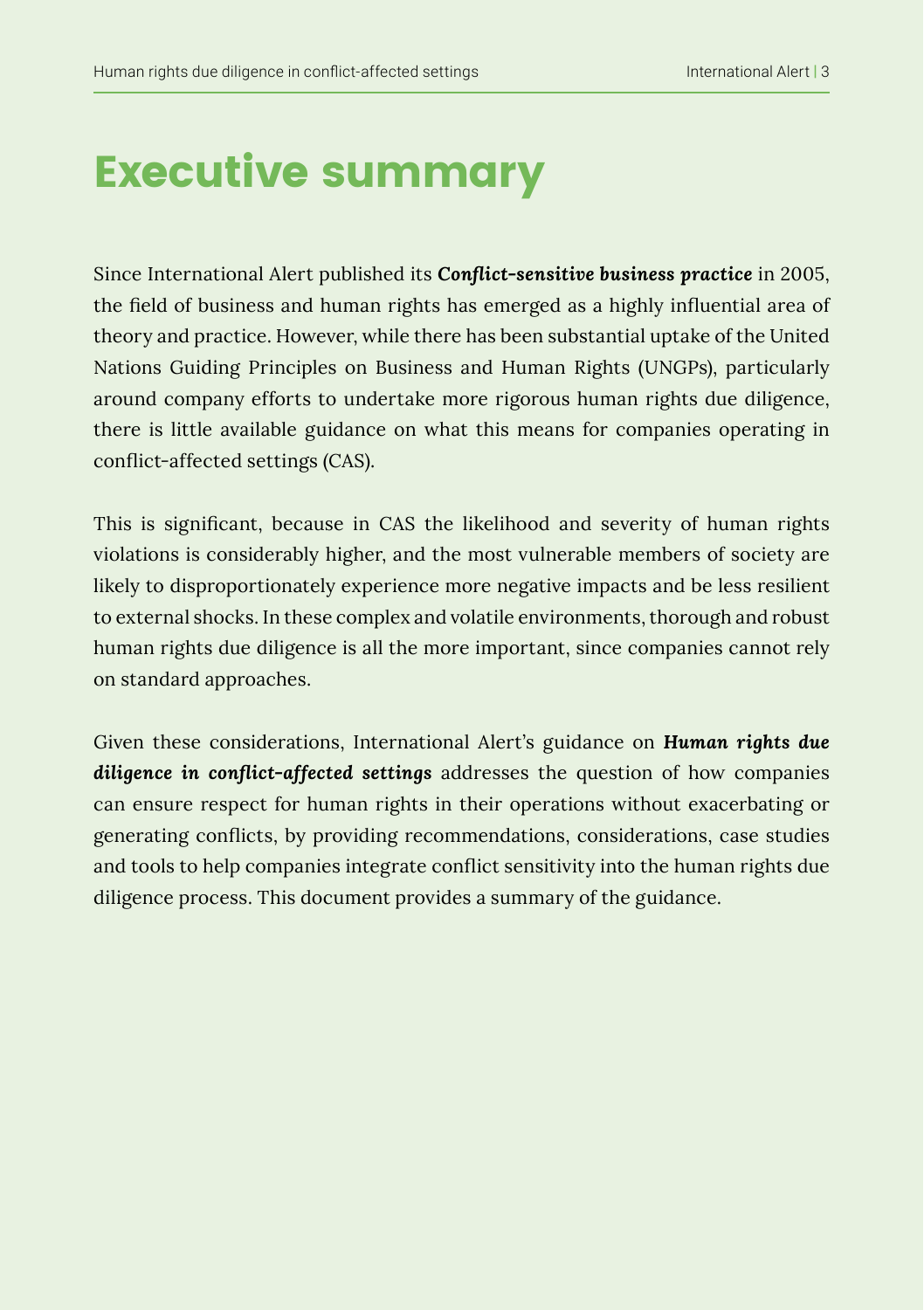## Introduction

The *Human rights due diligence in conflict-affected settings* guidance is based on Alert's experience of working with over 20 companies across 15 countries affected by conflict.<sup>1</sup> In order to draw on a breadth and depth of experience, Alert held consultations with companies, practitioners, academia and civil society in a number of contexts including Colombia, the Philippines and South Africa.

The guidance seeks to provide a set of ideas and tools to help companies address the most challenging aspects of conducting human rights due diligence in CAS. This includes:

- **Conflict contexts:** The guidance presents four types of conflict-affected environment and provides considerations to support companies in managing the different challenges presented by each (see Figure 1).
- **Stakeholder engagement:** The guidance also includes considerations and recommendations for stakeholder engagement – an area that remains particularly challenging from Alert's experience of working with companies in CAS.
- **Conflict Analysis and Human Rights Impact Assessments (HRIA)**: The conflict analysis tool will enable companies to understand the dynamics of conflict around their project and to identify additional risks and impacts that are not always captured by a traditional HRIA.

<sup>1</sup> For a more detailed overview of the main concepts on which the guidance is based, please see Alert's background paper, *Why conflict sensitivity matters for business and human rights*.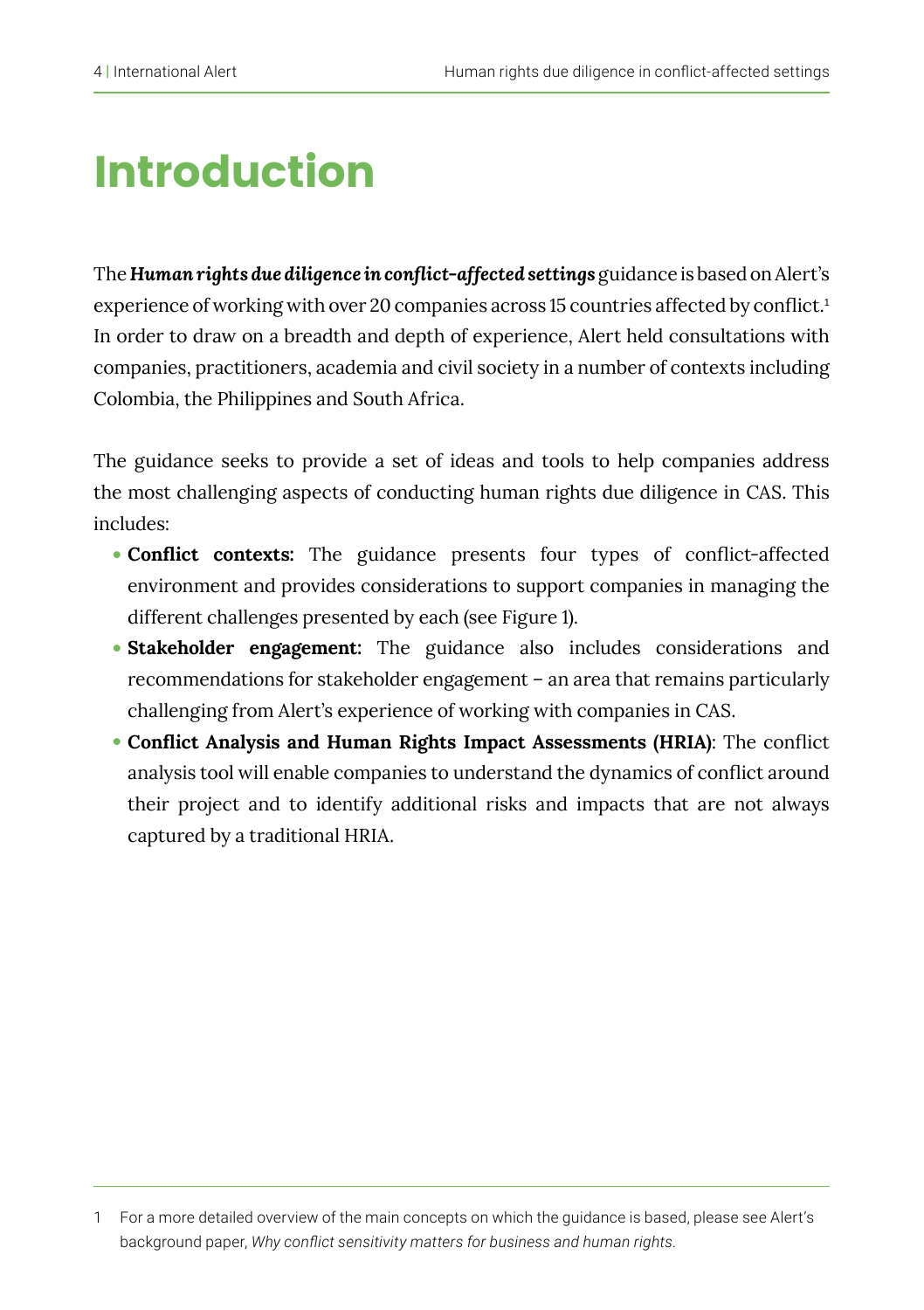#### Figure 1: Conflict contexts

#### **Armed conflict**

A situation of ongoing conflict between two or more armed actors, usually involving state forces and nonstate armed groups. Common features include the presence of highly organised armed actors, violence against civilians, forced displacement and systematic human rights violations.

#### **Armed violence**

Localised armed violence that does not meet the criteria required for an armed conflict under international humanitarian law. Common features include the presence of organised armed or criminal actors, high homicide rates, and illicit economic activities.

#### **Conflict contexts**

CAS is a broad concept that can apply to a wide range of settings. Although all conflicts share some common features, Alert has identified four broad categories of conflict contexts derived from its experiences of working with companies in a variety of settings. While these categories are not intended to be prescriptive, as there can often be overlap and fluctuation in any given context, companies need to be aware of the type of conflict they are operating in and to understand what this means for due diligence.

#### **Post-conflict**

A context in which a previous armed conflict has recently ended or is undergoing transition. Common features include ongoing peace processes, reconstruction efforts, the presence of ex-combatants and victims, and enduring pockets of violence.

#### **Social unrest**

A context in which there is, or is a risk of, violence or unrest despite the absence of armed conflict or armed violence (or in addition to these dynamics). Common features include a high level of unmet basic needs, social/labour or environmental grievances, frequent protests (potentially violent), blockades and political interference.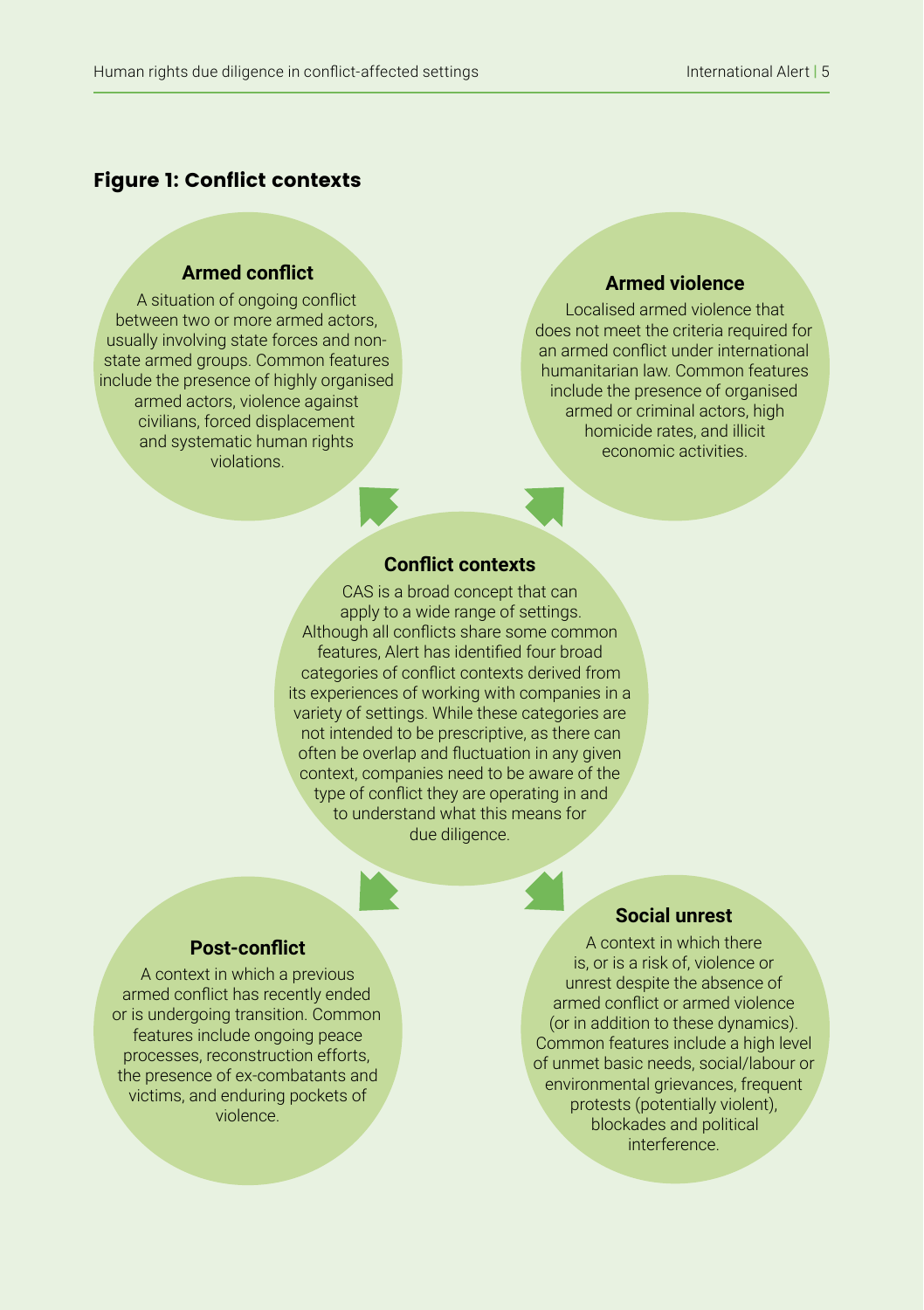# Main elements of the guidance

The guidance is structured around the stages of the due diligence cycle as outlined in the UNGPs. In particular, it focuses on **identifying and assessing impacts**, and **integrating and acting upon findings**, as the most critical stages of the due diligence process from a conflict-sensitive perspective. Guidance on the **design** of the due diligence as the initial stage is also outlined, as this helps to identify the level of effort and resources and anticipate challenges and likely conflict issues by assessing the project phase. In addition, the guidance includes separate '**flashpoints**' on subjects that warrant individual attention – namely, pre-investment, legacy issues and supply chains. These flashpoints do not provide solutions, but rather offer different perspectives and suggestions on how these particularly challenging issues might be managed.

The primary audience for the guidance is those involved in overseeing or undertaking due diligence, including staff from extractive companies, practitioners or consultants. The guidance also highlights some of the key considerations for smaller companies, recognising that such companies often face a different set of challenges. In addition, the guidance includes considerations on how to make the business case for investing the resources required to conduct effective due diligence in CAS.

The full guidance document consists of the following chapters:

- Why conflict sensitivity matters for business and human rights;
- Getting started: Designing your human rights due diligence in conflict;
- Identifying and assessing conflict and human rights risks and impacts;
- Integrating and acting upon findings;
- Tracking and communicating findings; and
- Flashpoints: pre-investment, legacy and supply chains.

Each chapter offers considerations for conducting human rights due diligence from a conflict-sensitive perspective, provides recommendations aimed at strengthening stakeholder engagement, and illustrates points with examples and case studies. The following sections give a brief overview of the main chapters.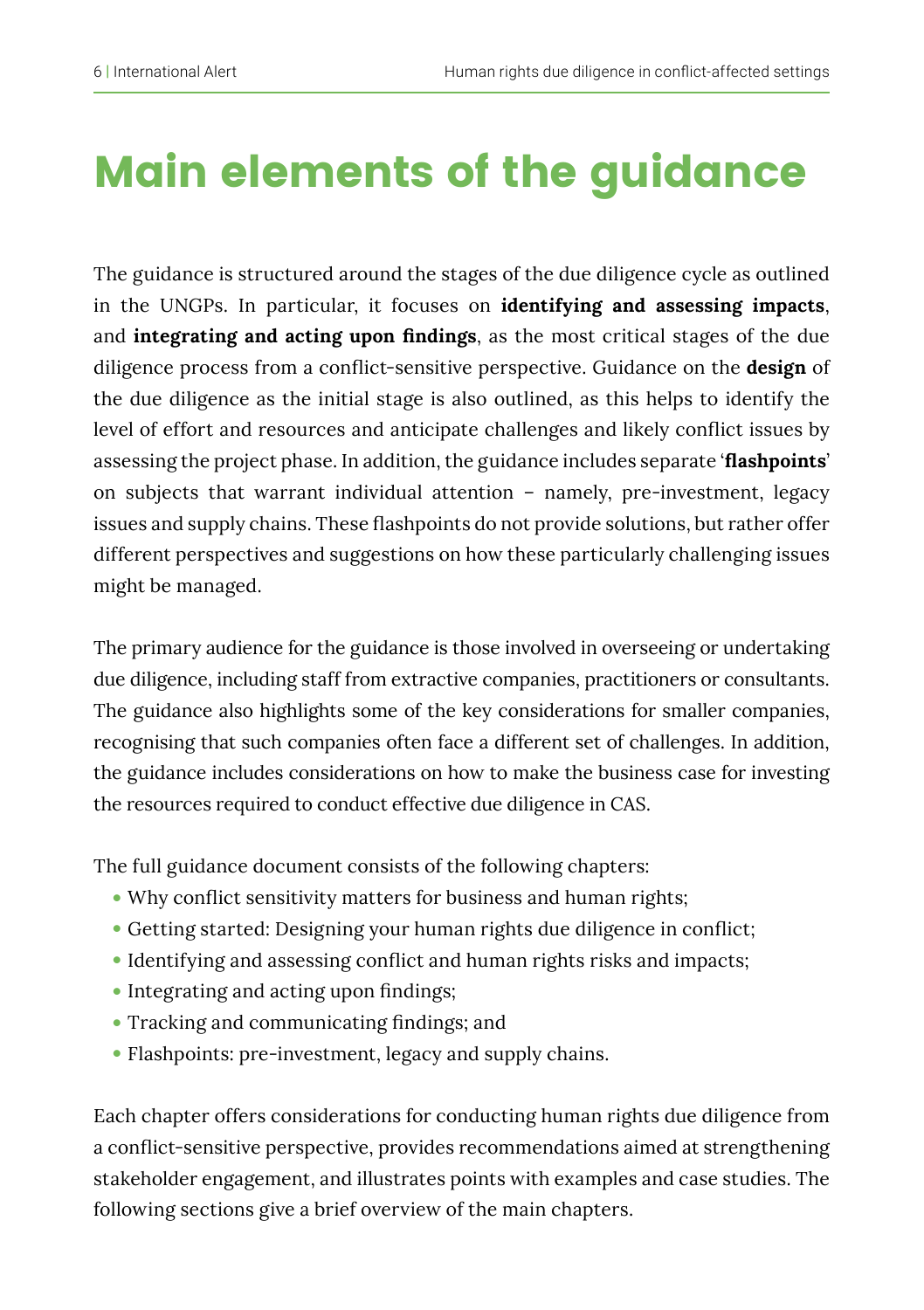## Designing human rights due diligence for conflict-affected settings

In environments characterised by volatility, instability or violence, how a due diligence process is designed is key to ensuring that the process is effective in capturing the information necessary to manage human rights and conflict risks. It also ensures that the due diligence process is itself sensitive to the local conflict dynamics faced by the operation. The design chapter of the guidance includes a **self-assessment tool** to support companies in developing their human rights due diligence by identifying how to plan and focus their due diligence and to assess the level of effort, detail and resources required to carry out the process. The self-assessment tool will help users to make decisions on important design considerations such as:

- What **existing policies, procedures and practices** are in place that can be leveraged for the due diligence process;
- Whether an impact assessment should be **general** or **issue-specific** or should adopt a hybrid approach, and on which particular issues an issue-specific assessment should focus; and
- Whether an impact assessment should be conducted as a **standalone** exercise or **integrated** into other impact assessments.

The design chapter also includes a section on **identifying and engaging with stakeholders**. It contains considerations, ideas and practical tips to support companies in ensuring that stakeholder engagement is robust, constructive and conflict-sensitive.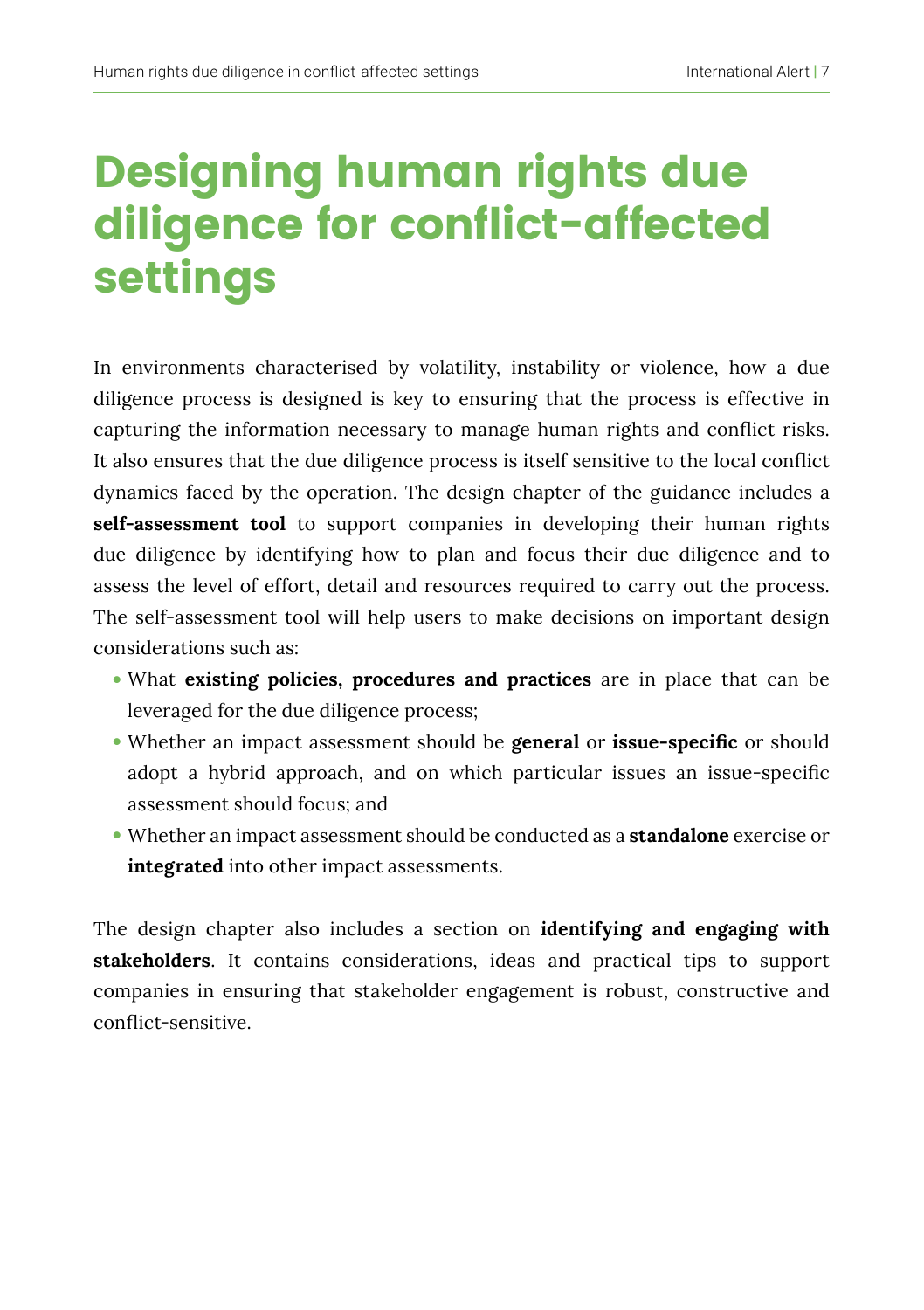## Identifying and assessing conflict and human rights risks and impacts

The process of identifying human rights impacts in CAS can benefit greatly from the tools and methodology of conflict sensitivity. **Integrating a conflict analysis into the human rights impact assessment process can bring to light additional risks and impacts (and their implications in terms of human rights) which are not captured by a traditional HRIA.** This chapter demonstrates how to conduct a basic conflict analysis in order to identify conflict risks, defined as the risk that a company will either create new or exacerbate existing conflict issues through their business activities. It also supports the identification of any actual or potential human rights impacts associated with these risks. The methodology adopted in this conflict analysis also allows users to identify areas in which they may be able to make a positive impact. The chapter draws on practical examples and case studies from Alert's work with companies and other actors.

### **The relationship between conflict risks and human rights impacts**

When identifying the human rights implications of conflict risks, it is important to consider the following:

- Human rights violations can be both a cause and consequence of conflict;
- A conflict situation can impact in different ways a human right that has already been identified by the company in previous assessments; and
- A conflict situation can negatively impact additional human rights which may not have been considered by the company in previous assessments.

A core part of the chapter is the **Conflict and Human Rights Impact Assessment (CHRIA)**  tool. This tool enables companies to better understand the connection between business operations, conflict dynamics and human rights impacts by providing a distinct and specialised lens of analysis to complement and enhance standard HRIAs. **CHRIAs identify the human rights implications of conflict risks**.

### How to conduct a CHRIA

The CHRIA tool is divided into two parts. The first part outlines how to identify conflict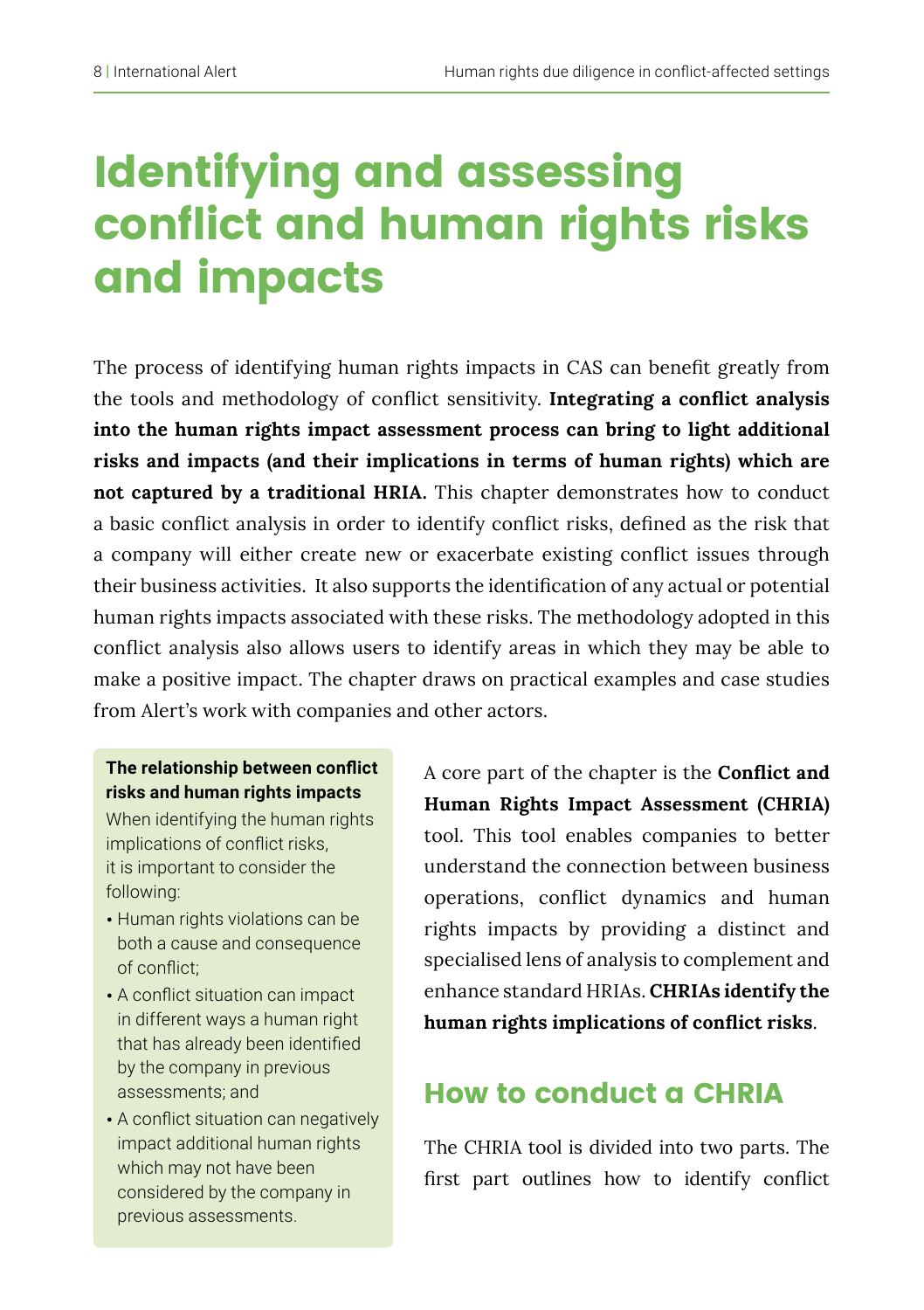risks through a simple **conflict analysis** that identifies grievances (or conflict issues), affected stakeholders, key mobilisers and resilience factors. The second part shows how to identify the **human rights impacts** associated with each conflict risk. The tool also includes two case studies to demonstrate how it works in practice.

The CHRIA tool can be used in two different ways:

- 1. For companies planning to conduct a standard HRIA in a CAS, the conflict analysis section can be lifted and used separately to complement the assessment; and
- 2. The tool can also be used independently by doing a 'deep dive' analysis on the conflict risks identified through a conflict analysis and their human rights implications.

#### Figure 2: The CHRIA process



### When to use the CHRIA tool

There are certain triggers that should prompt companies to conduct a more detailed or 'deep dive' analysis of their actual or potential conflict and human rights impacts. Triggers for such an assessment include the following scenarios:

- When companies are operating in any of the four **conflict contexts**;
- When a project moves into a new phase of the lifecycle;
- When there is a change in the conflict dynamics of the operating context (for example, when underlying tensions escalate into violence, when a peace agreement is signed, when a political transition takes place or when there is a change in political stability); and
- When an incident with one or more stakeholders (such as communities, local authorities, contractors) results in a stable operating environment becoming conflict-affected.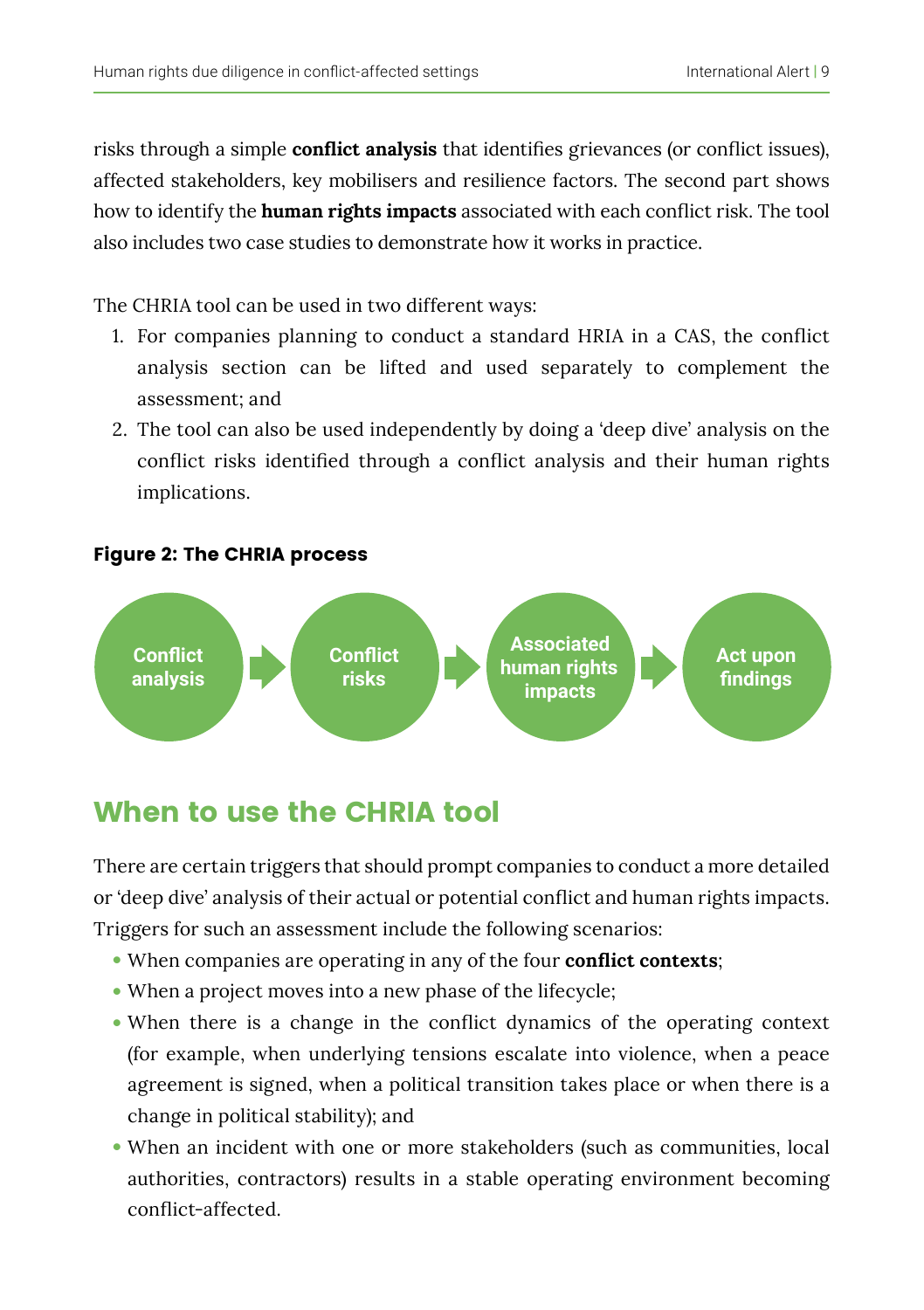### Case study: How a conflict analysis brings to light different or additional human rights impacts

In this case, a joint venture was undertaken by an international oil company and a national oil company in an area inhabited by indigenous peoples. Conflict and social unrest broke out between the companies and the communities when the government passed legislation allowing for royalties and compensation to be allocated by a central government agency instead of by local committees and local authorities, as had previously been the case. The structure of the compensation scheme designed by the company also inadvertently led to disagreement between the community and its national representing organisation. Eventually, the community decided to leave the national organisation altogether as it felt that it was not serving the community's best interests.

Following a CHRIA, it emerged that the indigenous peoples felt that their *right to participate in the decisions affecting their rights* was negatively impacted under the new scheme. In particular, they felt that it removed their participation in decision-making over allocation of compensation funds, therefore giving no guarantee that allocated resources would respond to community needs. The communities also felt that their *right to self-determination* as an indigenous community was negatively affected, as traditional leaders were being disempowered from making decisions. The conflict also had a negative impact on the communities' *right to representation,* because by leaving the national-level organisation, the community lacked representation and thus became even more vulnerable<sup>2</sup>

While a standard HRIA could have touched on some of these elements, integrating a conflict analysis into the impact assessment brought to light more nuanced impacts that would not be identified by looking at the human rights impacts of business activities alone. For example:

| <b>Conflict Issues</b> | <b>Conflict Risks</b>  | <b>Human Rights Implications</b>            |
|------------------------|------------------------|---------------------------------------------|
| <b>Dissatisfaction</b> | Inadvertently, the     | Right to representation of the              |
| over new legislation   | compensation           | community in the broader indigenous         |
| on royalties and       | scheme designed by     | organisation: by leaving the national-      |
| compensation           | the company led to     | level organisation that serves as their     |
| Disagreement           | a rupture of relations | representing body, the community is thus    |
| and subsequent         | between the community  | unrepresented and even more vulnerable      |
| confrontation between  | and the national       | considering their recent creation (and lack |
| the community and the  | organisation           | of experience) following the systematic     |
| national organisation  |                        | violation of their rights                   |
|                        |                        |                                             |

2 The rights referenced here refer to internationally recognised human rights enshrined under the International Bill of Human Rights and the UN Declaration on the Rights of Indigenous People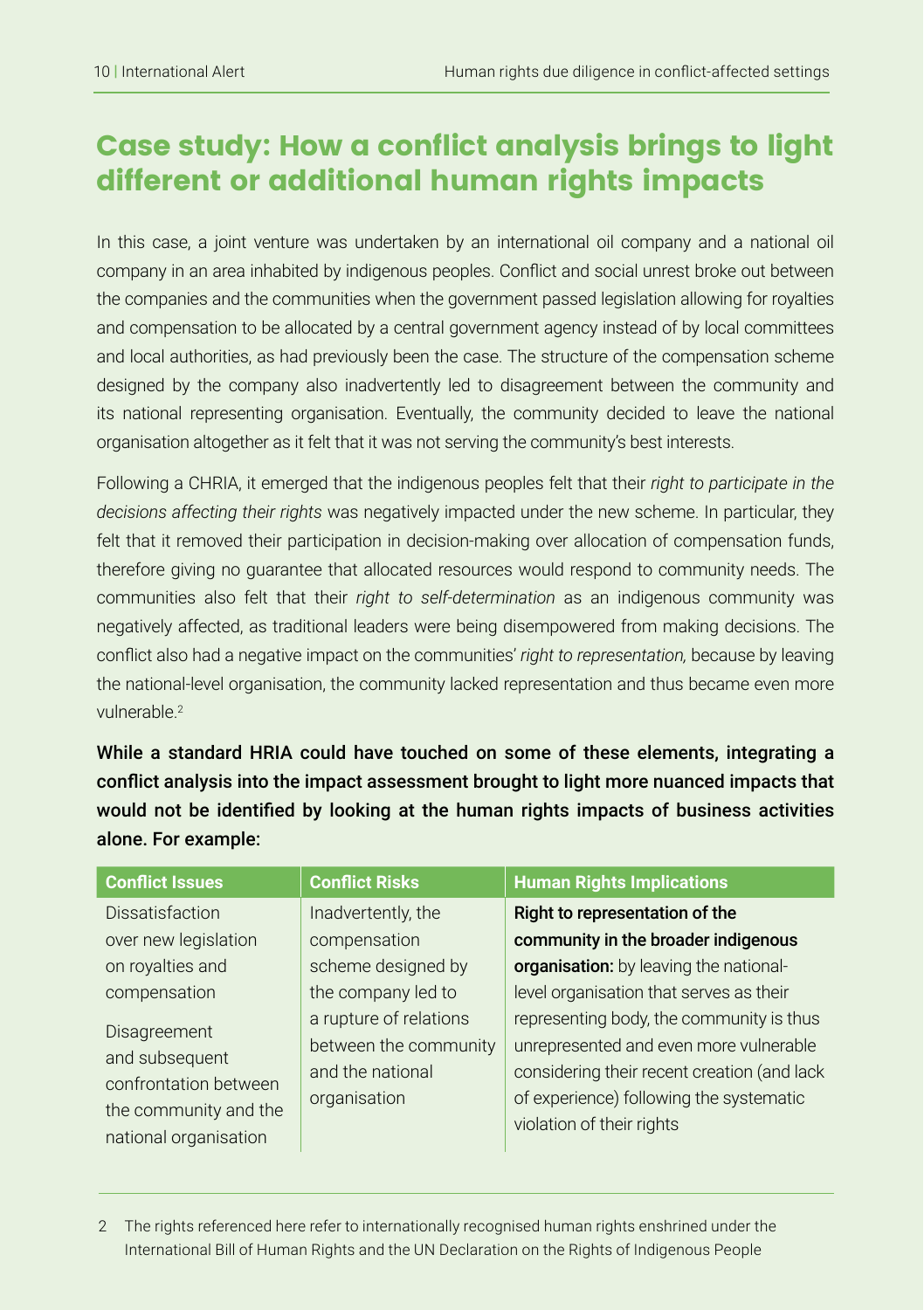### Assessing and prioritising impacts

Once human rights impacts have been identified, the next step is to plan for how they will be addressed. According to the UNGPs, prioritisation of the order in which impacts are addressed should be based on the severity of the impact. However, in CAS, other considerations need to be included. For instance, impacts that are more likely to drive conflict should be given more weight in the prioritisation process.

## Acting upon, tracking and communicating findings

Conflict sensitivity involves not only understanding a particular conflict situation through the use of conflict analysis. It also relates to the measures taken to prevent or mitigate risks and impacts. These measures should also be conflict-sensitive in order to avoid **unintended consequences**. One such consequence occurred, for example, when a company committed to women's economic empowerment sought to create employment opportunities in a country where women needed permission to work from their husbands by law. Inadvertently, the company caused marital disputes by not involving the women's husbands in the discussions. In the end, many women did not participate in the programme.

Conflict sensitivity involves not only understanding a particular conflict situation, but also the measures taken to prevent or mitigate risks and impacts.

At the same time, acting upon the findings of an impact assessment in CAS can have an additional benefit by helping to **prevent, mitigate or de-escalate conflict risks**. However, due to the complexity of many CAS, **collaboration is often one of the best ways for companies to act upon some of the issues driving conflict and generating adverse impacts in such contexts** (such as state legacies). The chapter includes examples of how companies have collaborated to address some of these issues.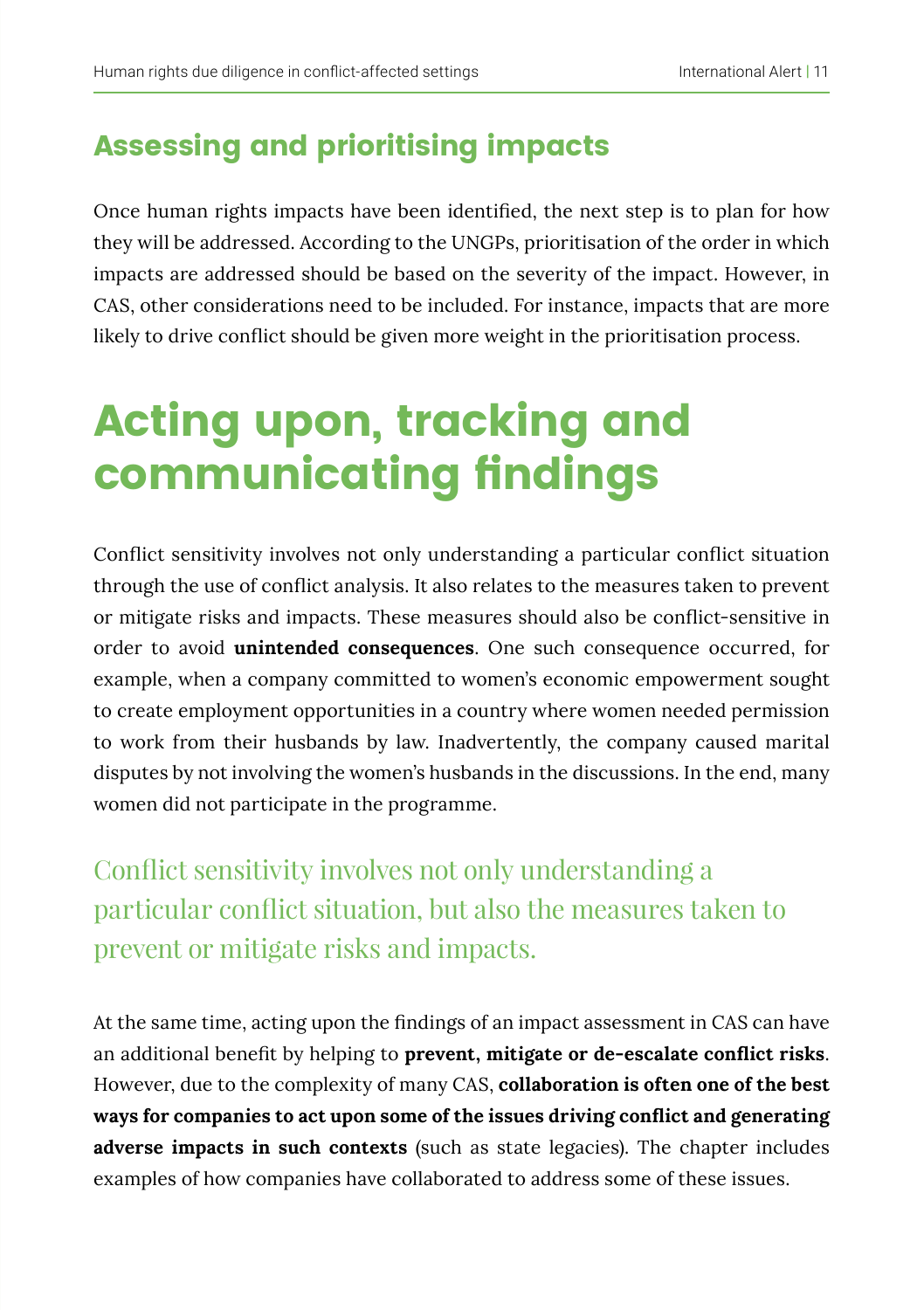## Other areas covered in the guidance

- 1. Considerations for tracking the effectiveness of responses to due diligence and communicating how impacts are addressed, with particular focus on the opportunities for engaging stakeholders in developing indicators and participatory monitoring; and
- 2. Short guidance notes on cross-cutting subjects that are particularly challenging and warrant further consideration. This includes pre-investment, legacy and supply chains.

### Next steps

The full guidance document will be published in early 2017. In developing the guidance five years after the publication of the UNGPs, International Alert acknowledges that human rights due diligence remains an evolving area of practice. Lessons will continue to be learned as implementation expands and practice evolves, and Alert is committed to continuing its engagement with companies to facilitate continued learning and improvement. Alert welcomes feedback from companies, practitioners and anyone else who uses the guidance or any of the tools contained within. It also invites interested parties to contact the organisation to explore joint implementation. The team can be contacted directly at **csbp@international-alert.org.**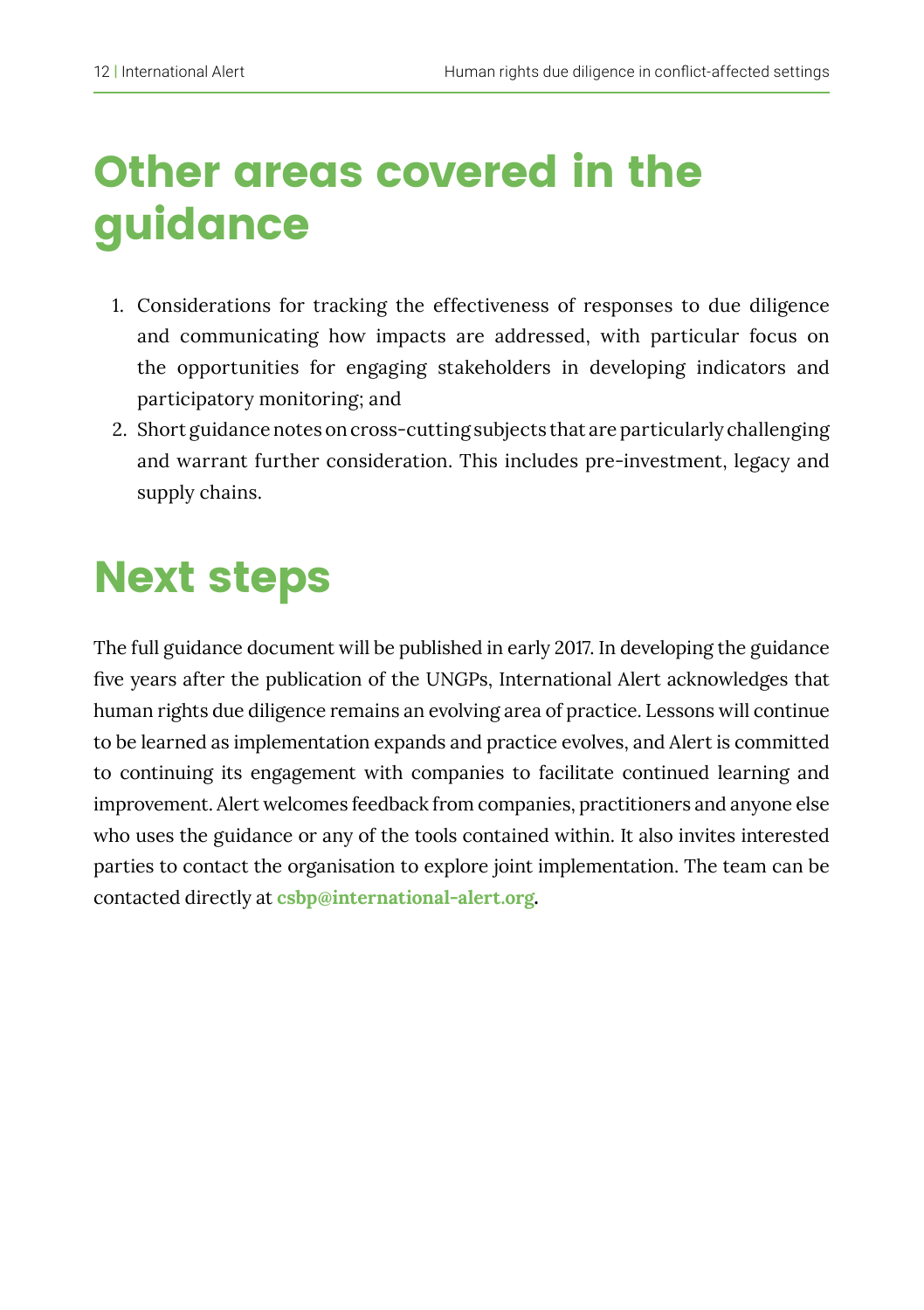### Acknowledgements

The authors would like to thank the Corporate Committee, which is supporting our conflict-sensitive business practice update, comprising Anglo American plc, Barrick Gold Corporation, Kosmos Energy, Newmont Mining Corporation, Royal Dutch Shell, Total SA, IPIECA and ICMM. They would also like to thank CDA, the Centre for Social Responsibility in Mining, DCAF, Fund For Peace, ICRC, the Institute for Human Rights and Business, Partners for Democratic Change, Oxfam America, Monkey Forest, PAX, SOMO and Swisspeace, as well as the civil society and academic experts who participated in the consultations. Finally, the authors are grateful to Helen Simpson, Claire White, Phil Vernon and Lucas Woodward for their contributions.

International Alert is also grateful for the support from its strategic donors: the UK Department for International Development UKAID; the Swedish International Development Cooperation Agency; the Dutch Ministry of Foreign Affairs; and the Irish Department of Foreign Affairs and Trade. The opinions expressed in this paper are solely those of International Alert and do not necessarily reflect the opinions or policies of its donors.